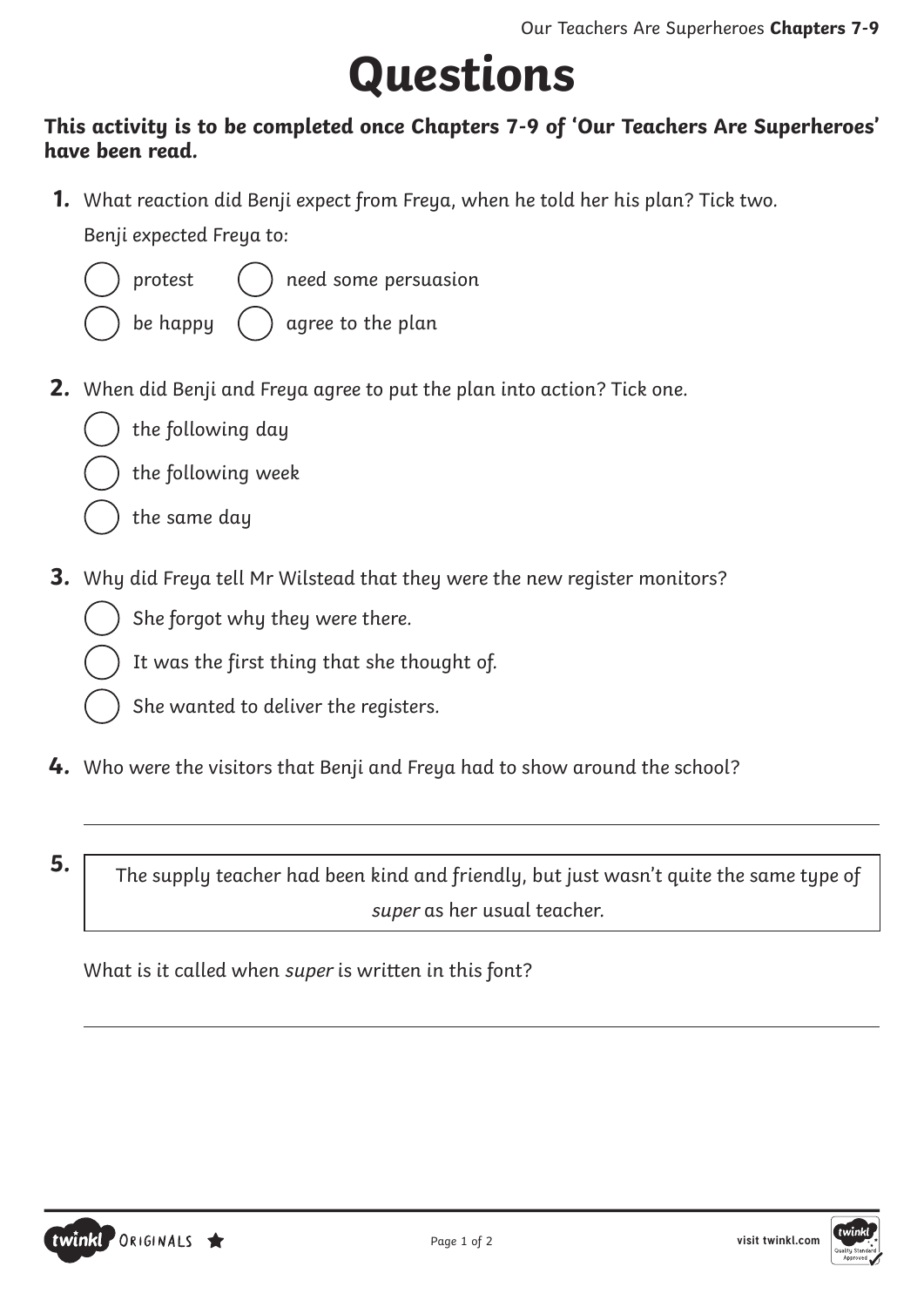**6.** Why did the author describe Benji as 'excited' when he heard about Mr Jay's 'gadget' watch? Tick one.





It was another clue.

- It's proved he wasn't a teacher.
- **7.** How do you think the characters felt when Miss Higgins discovered the children hiding in the classroom?

| The children |  |
|--------------|--|
|              |  |
|              |  |
| Miss Higgins |  |
|              |  |
|              |  |

**8.** What do you think will happen at the summer fair?

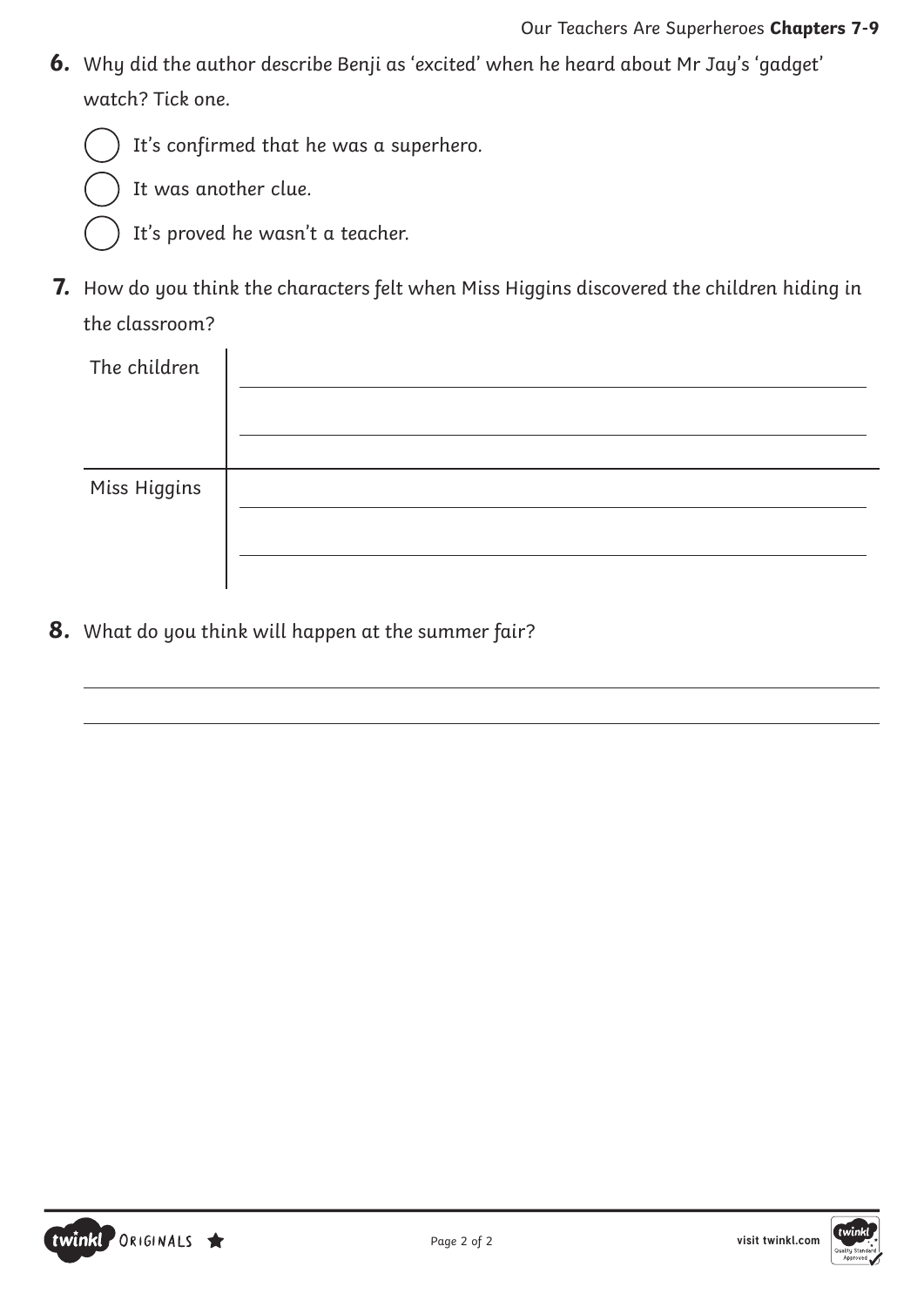### **Answers**

|    |                                                                                                                          | I can                                     |
|----|--------------------------------------------------------------------------------------------------------------------------|-------------------------------------------|
|    | <b>1.</b> What reaction did Benji expect from Freya, when he told her<br>his plan? Tick two.<br>Benji expected Freya to: | • understand what I<br>have read.         |
|    | need some persuasion<br>protest                                                                                          |                                           |
|    | be happy<br>agree to the plan                                                                                            |                                           |
|    | <b>2.</b> When did Benji and Freya agree to put the plan into action?<br>Tick one.                                       | • understand what I<br>have read.         |
|    | the following day                                                                                                        |                                           |
|    | the following week                                                                                                       |                                           |
|    | the same day                                                                                                             |                                           |
|    | <b>3.</b> Why did Freya tell Mr Wilstead that they were the new<br>register monitors?                                    | • understand what I<br>have read.         |
|    | She forgot why they were there.                                                                                          |                                           |
|    | It was the first thing that she thought of.                                                                              |                                           |
|    | She wanted to deliver the registers.                                                                                     |                                           |
|    | 4. Who were the visitors that Benji and Freya had to show<br>around the school?                                          | • understand what I<br>have read.         |
|    | A man and a woman from the local council.                                                                                |                                           |
| 5. | The supply teacher had been kind and friendly, but                                                                       | · identify how language,                  |
|    | just wasn't quite the same type of super as                                                                              | structure, and<br>presentation contribute |
|    | her usual teacher.                                                                                                       | to meaning.                               |
|    | What is it called when super is written in this font?<br>Italics.                                                        |                                           |
|    |                                                                                                                          |                                           |
|    |                                                                                                                          |                                           |
|    |                                                                                                                          |                                           |

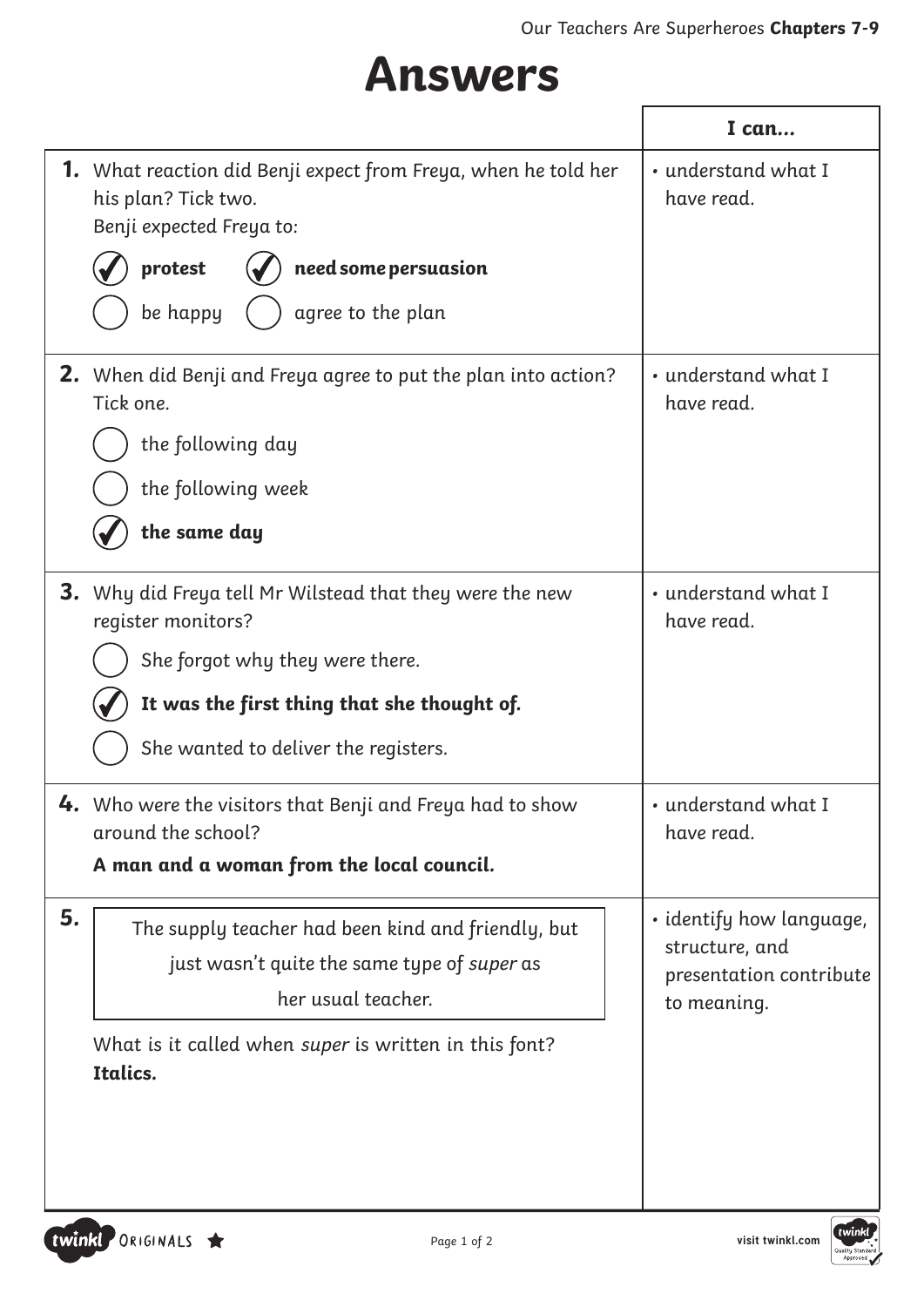|                                                                                                                                                                                                                           |                                                                                                                                                                                                                                      | I can                                                                                                          |
|---------------------------------------------------------------------------------------------------------------------------------------------------------------------------------------------------------------------------|--------------------------------------------------------------------------------------------------------------------------------------------------------------------------------------------------------------------------------------|----------------------------------------------------------------------------------------------------------------|
| <b>6.</b> Why did the author describe Benji as 'excited' when he heard<br>about Mr Jay's 'gadget' watch? Tick one.<br>It's confirmed that he was a superhero.<br>It was another clue.<br>It's proved he wasn't a teacher. |                                                                                                                                                                                                                                      | · identify how language,<br>structure, and<br>presentation contribute<br>to meaning.                           |
| The<br>children<br>Miss<br>Higgins                                                                                                                                                                                        | <b>7.</b> How do you think the characters felt when Miss Higgins<br>discovered the children hiding in the classroom?<br><b>Synonyms for: worried; scared;</b><br>shocked; anxious.<br>Synonyms for: shocked; surprised;<br>confused. | • draw inferences such<br>as inferring characters'<br>feelings, thoughts and<br>motives from their<br>actions. |
| <b>8.</b> What do you think will happen at the summer fair?<br>Children's own responses.                                                                                                                                  |                                                                                                                                                                                                                                      | • predict what might<br>happen from details<br>stated and implied.                                             |

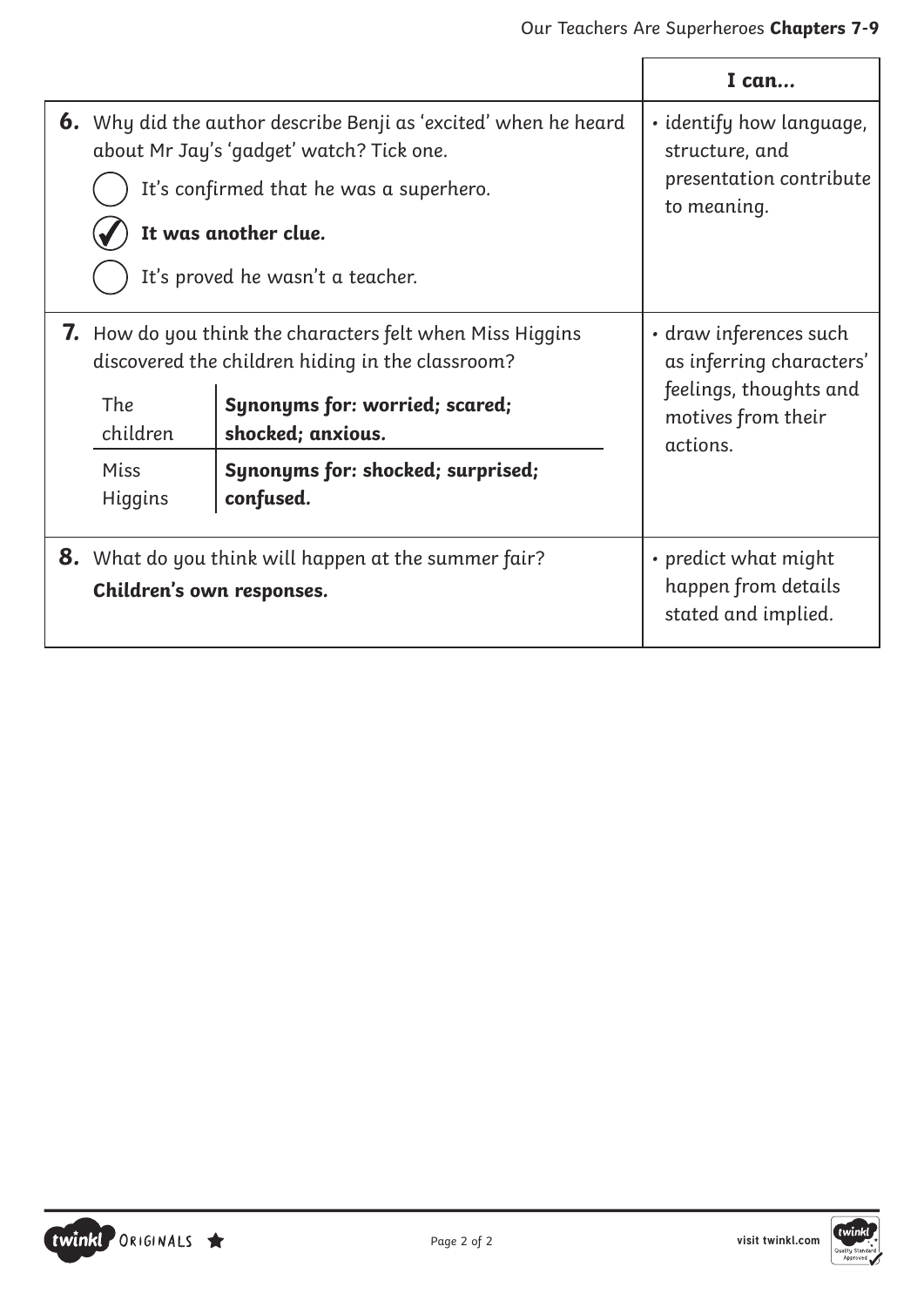## **Questions**

#### **This activity is to be completed once Chapters 7-9 of 'Our Teachers Are Superheroes' have been read.**

- **1.** Why do you think Chapter 7 is called 'A Changing Place'?
- **2.** Why didn't the children continue to focus on Miss Higgins?
- **3.** How did Benji feel about Freya saying they were register monitors? How can you tell?
- **4.** The author states that Benji 'pleaded'. What does this mean? Tick one.

| beaged | cried | laughed |
|--------|-------|---------|
|        |       |         |

- **5.** How is Freya feeling at the start of Chapter 9? How can you tell?
- 

**6.** The supply teacher had been kind and friendly, but just wasn't quite the same type of super as her usual teacher.

What is it called when super is written in this font?

**7.** Copy the part of the sentence below which tells the reader that the children were shocked.

Mouths agape, they collected their thoughts as the council visitors paused in slight confusion.

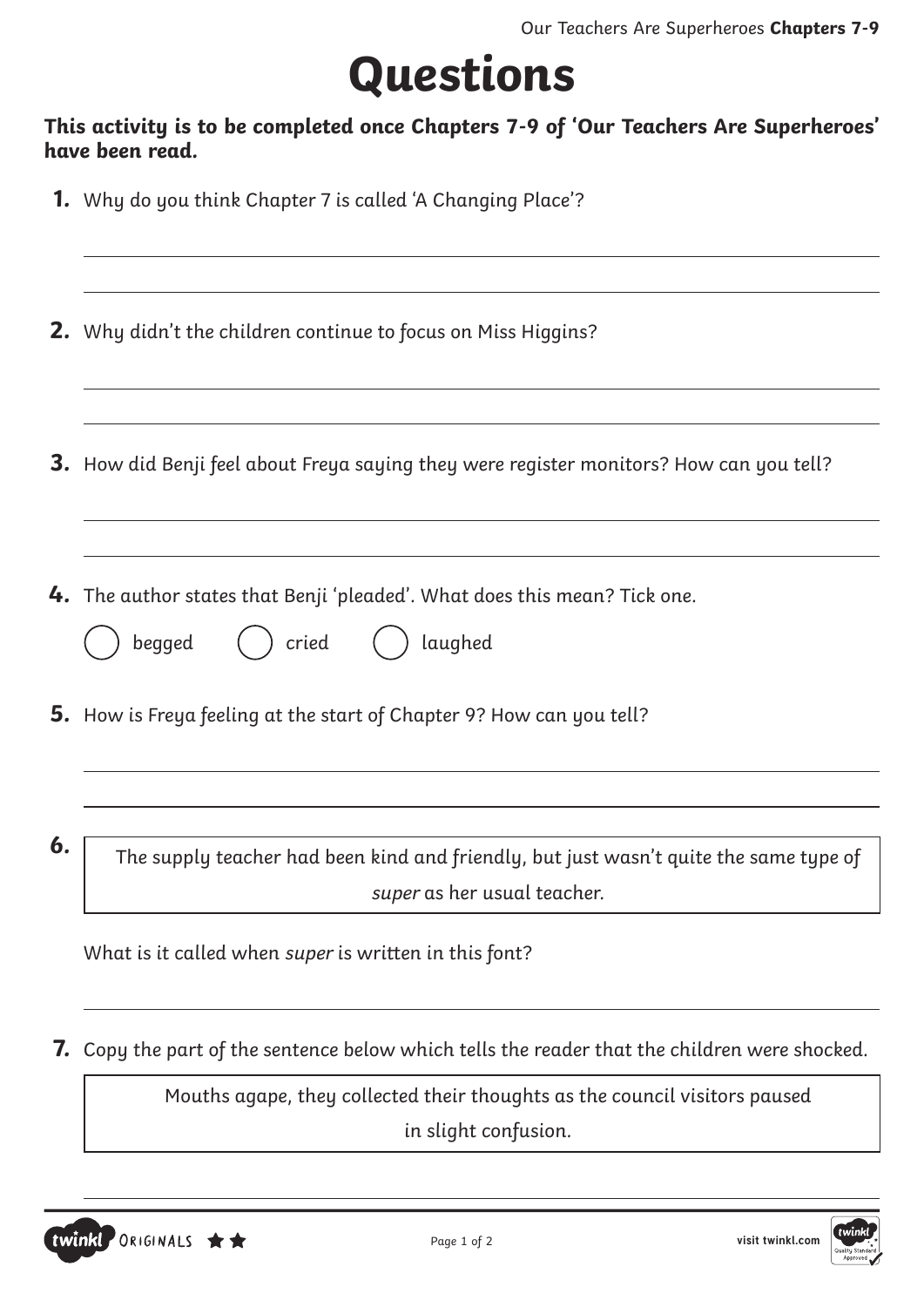- **8.** What did Benji mean when he said to Freya, "Well, you've changed your tune"?
	- She had changed her mind.
	- She had ignored Benji.
	- She had listened to music.
- **9.** What do you think will happen at the summer fair? Explain why you think this.



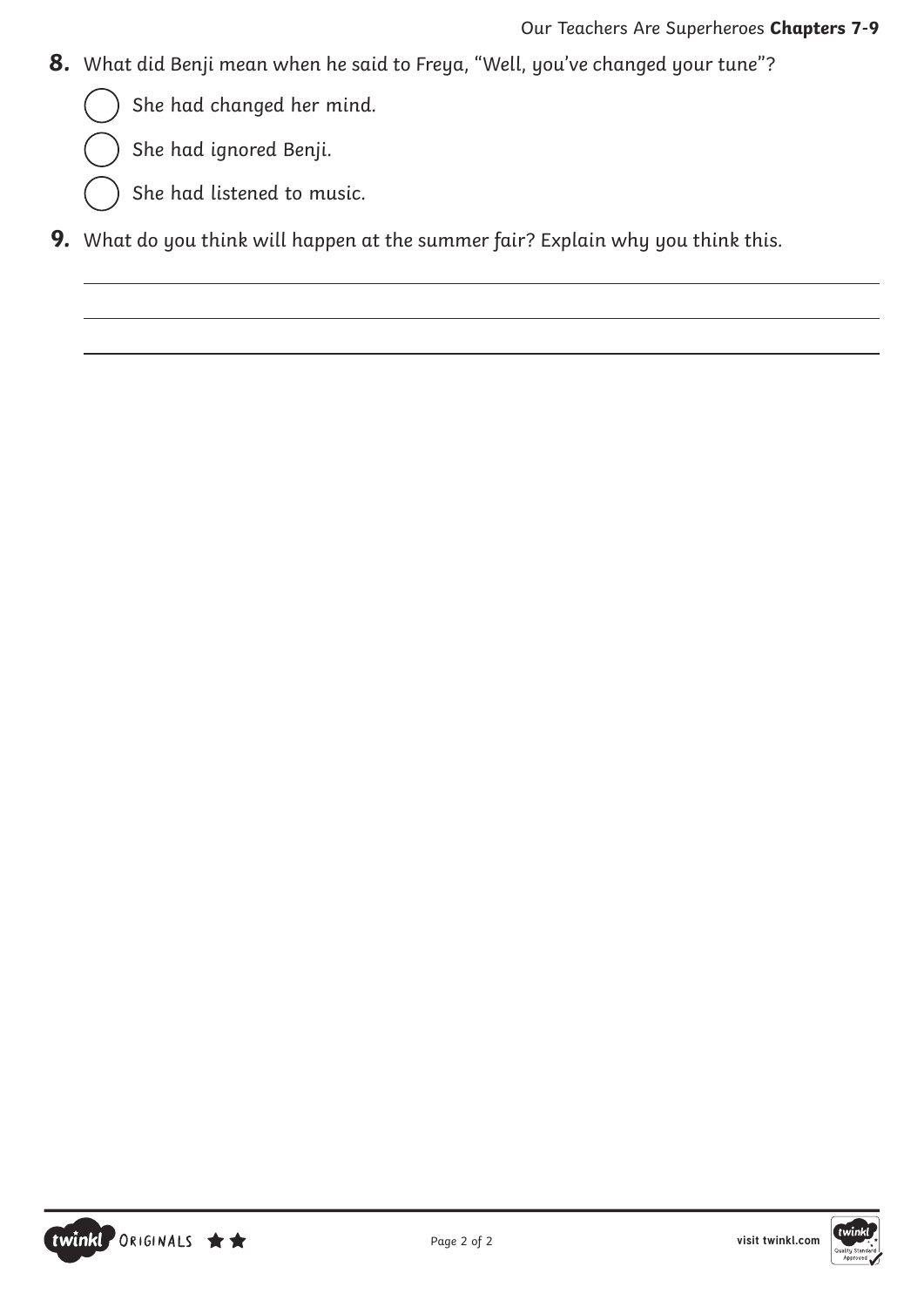### **Answers**

|                                                                                                                                                                                                                                                      | I can                                                                                                                                                      |
|------------------------------------------------------------------------------------------------------------------------------------------------------------------------------------------------------------------------------------------------------|------------------------------------------------------------------------------------------------------------------------------------------------------------|
| <b>1.</b> Why do you think Chapter 7 is called 'A Changing Place'?<br>Because they have found the place where Miss Higgins<br>changes into her superhero costume - now they want to<br>find Mr Jay's changing place.                                 | · identify how language,<br>structure, and<br>presentation contribute<br>to meaning.                                                                       |
| <b>2.</b> Why didn't the children continue to focus on Miss Higgins?<br>Because she would be suspicious of them, having caught<br>them in school the day before.                                                                                     | $\cdot$ explain and discuss my<br>understanding of what<br>I have read.                                                                                    |
| <b>3.</b> How did Benji feel about Freya saying they were register<br>monitors? How can you tell?<br>Suggested response: Benji was annoyed and confused. I<br>know this because it says he 'hissed' and he asked her why<br>she had done it.         | • draw inferences such<br>as inferring characters'<br>feelings, thoughts<br>and motives from<br>their actions, and<br>justify inferences with<br>evidence. |
| <b>4.</b> The author states that Benji 'pleaded'. What does this mean?<br>Tick one.<br>begged<br>laughed<br>cried                                                                                                                                    | • check that the<br>book makes sense<br>to me, discuss my<br>understanding and<br>exploring the meaning<br>of words in context.                            |
| <b>5.</b> How is Freya feeling at the start of Chapter 9?<br>How can you tell?<br>Suggested response: Freya is feeling short-tempered and<br>irritable. I know this because it says she 'snapped', 'insisted'<br>and 'retorted' during this chapter. | · draw inferences such<br>as inferring characters'<br>feelings, thoughts<br>and motives from<br>their actions, and<br>justify inferences with<br>evidence. |

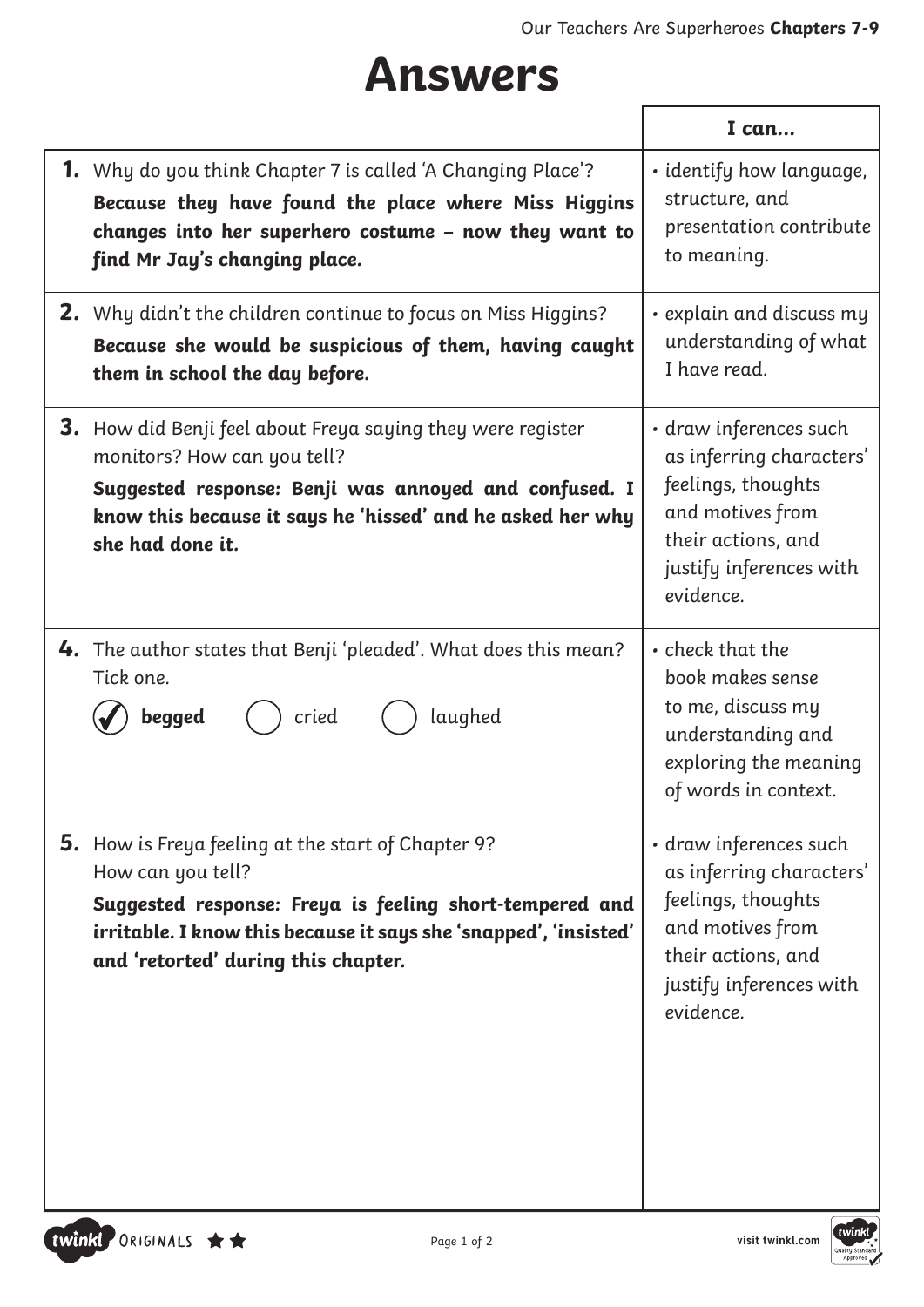|    |                                                                                                                                                                                                                                | I can                                                                                                                                                                                                                                                                   |
|----|--------------------------------------------------------------------------------------------------------------------------------------------------------------------------------------------------------------------------------|-------------------------------------------------------------------------------------------------------------------------------------------------------------------------------------------------------------------------------------------------------------------------|
| 6. | The supply teacher had been kind and friendly, but<br>just wasn't quite the same type of super as<br>her usual teacher.<br>What is it called when super is written in this font?<br>Italics.                                   | · identify how language,<br>structure, and<br>presentation contribute<br>to meaning.                                                                                                                                                                                    |
|    | <b>7.</b> Copy the part of the sentence below which tells the reader<br>that the children were shocked.<br>Mouths agape, they collected their thoughts as the<br>council visitors paused in slight confusion.<br>Mouths agape. | • check that the<br>book makes sense<br>to me, discuss my<br>understanding and<br>exploring the meaning<br>of words in context.<br>· discuss and evaluate<br>how authors use<br>language, including<br>figurative language,<br>considering the impact<br>on the reader. |
|    | <b>8.</b> What did Benji mean when he said to Freya, "Well, you've<br>changed your tune"?<br>She had changed her mind.<br>She had ignored Benji.<br>She had listened to music.                                                 | • check that the<br>book makes sense<br>to me, discuss my<br>understanding and<br>exploring the meaning<br>of words in context.                                                                                                                                         |
|    | <b>9.</b> What do you think will happen at the summer fair? Explain<br>why you think this.<br>Children's own responses.                                                                                                        | • predict what might<br>happen from details<br>stated and implied.                                                                                                                                                                                                      |

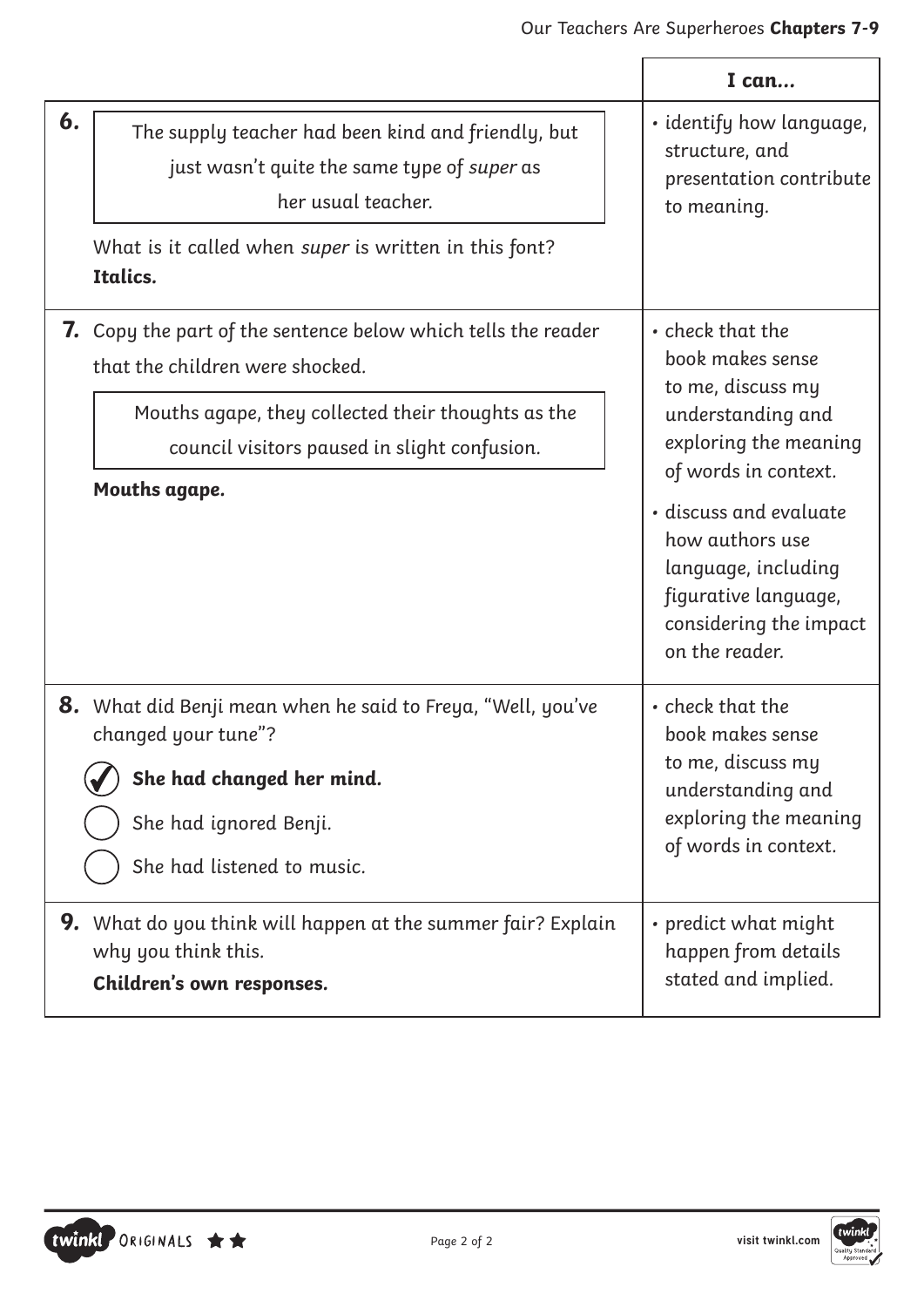## **Questions**

**This activity is to be completed once Chapters 7-9 of 'Our Teachers Are Superheroes' have been read.**

**1.** How did Benji feel about Freya saying they were register monitors? How can you tell?

**2.** Underline the fronted adverbial in this sentence.

Mouths agape, they collected their thoughts as the council visitors paused in slight confusion.

What does this tell you about how the children were feeling?

**3.** The supply teacher had been kind and friendly, but just wasn't quite the same type of super as her usual teacher.

What is it called when super is written in this font?

Why has the author chosen to present this word like this?

**4.** Find and copy a quotation from Chapter 7 which shows Freya explaining herself to Benji.

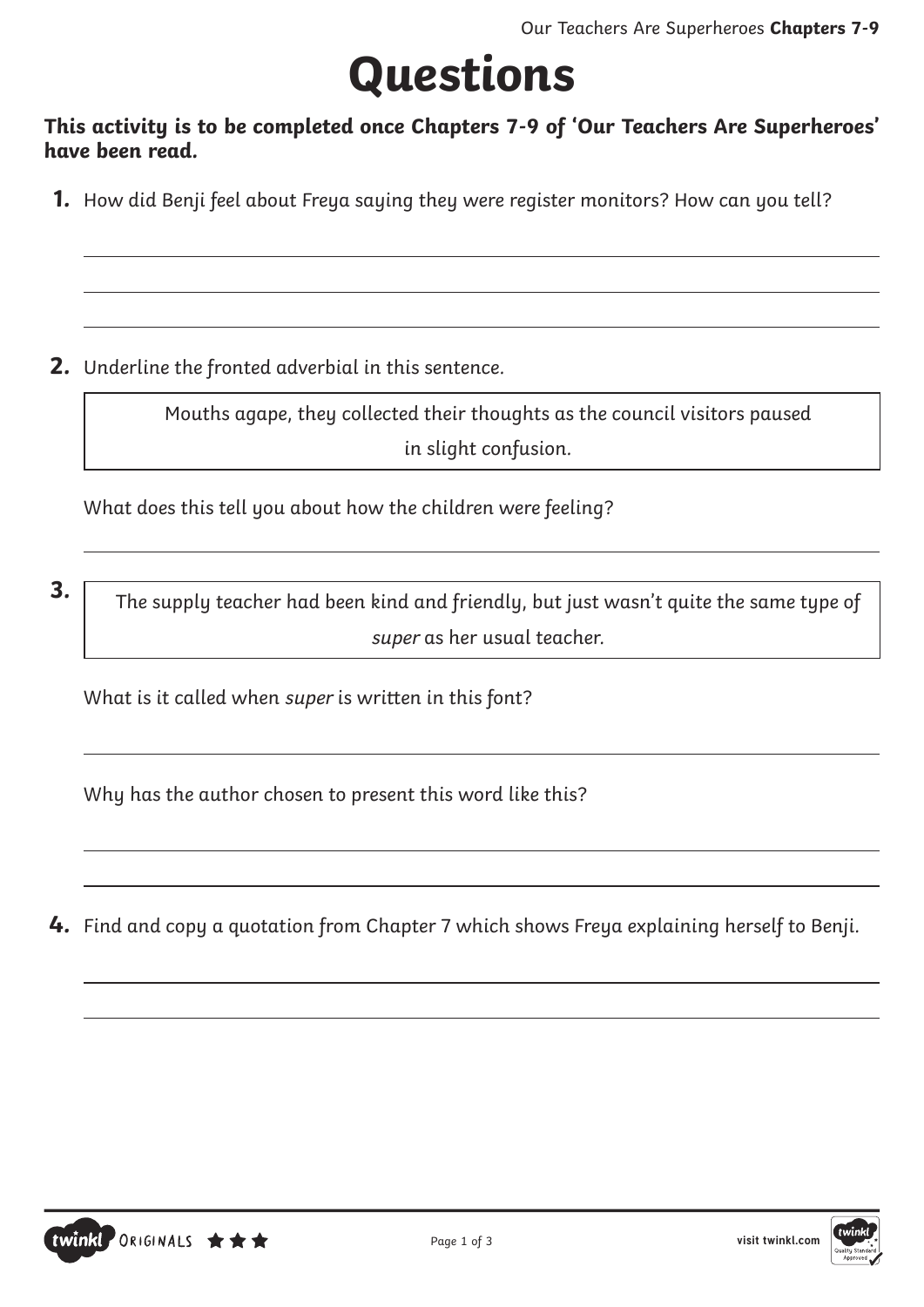**5.** a) In the extract below, underline a simile and circle a metaphor.

Freya's heart was in her mouth and Benji stood as still as a statue. Caught wandering the corridors twice in one lunchtime! Freya closed her eyes and held her breath, waiting for the inevitable.

"A job for you two," Mr Jay continued, just as Freya was deciding what she wanted on her headstone. "I'm sure you're both up to the challenge."

- b) Why was Freya 'deciding what she wanted on her headstone'?
- **6.** How is Freya feeling at the start of Chapter 9? How can you tell?

**7.** Identify two facts and two opinions from Chapters 7 – 9.

| Facts    | 1.<br>っ                   |
|----------|---------------------------|
| Opinions | 1.<br>$\mathcal{D}$<br>۷. |

**8.** Chapter 7 ends with:

Unfortunately, the teacher had already seen them, too.

Why do you think the author chose to end the chapter here?



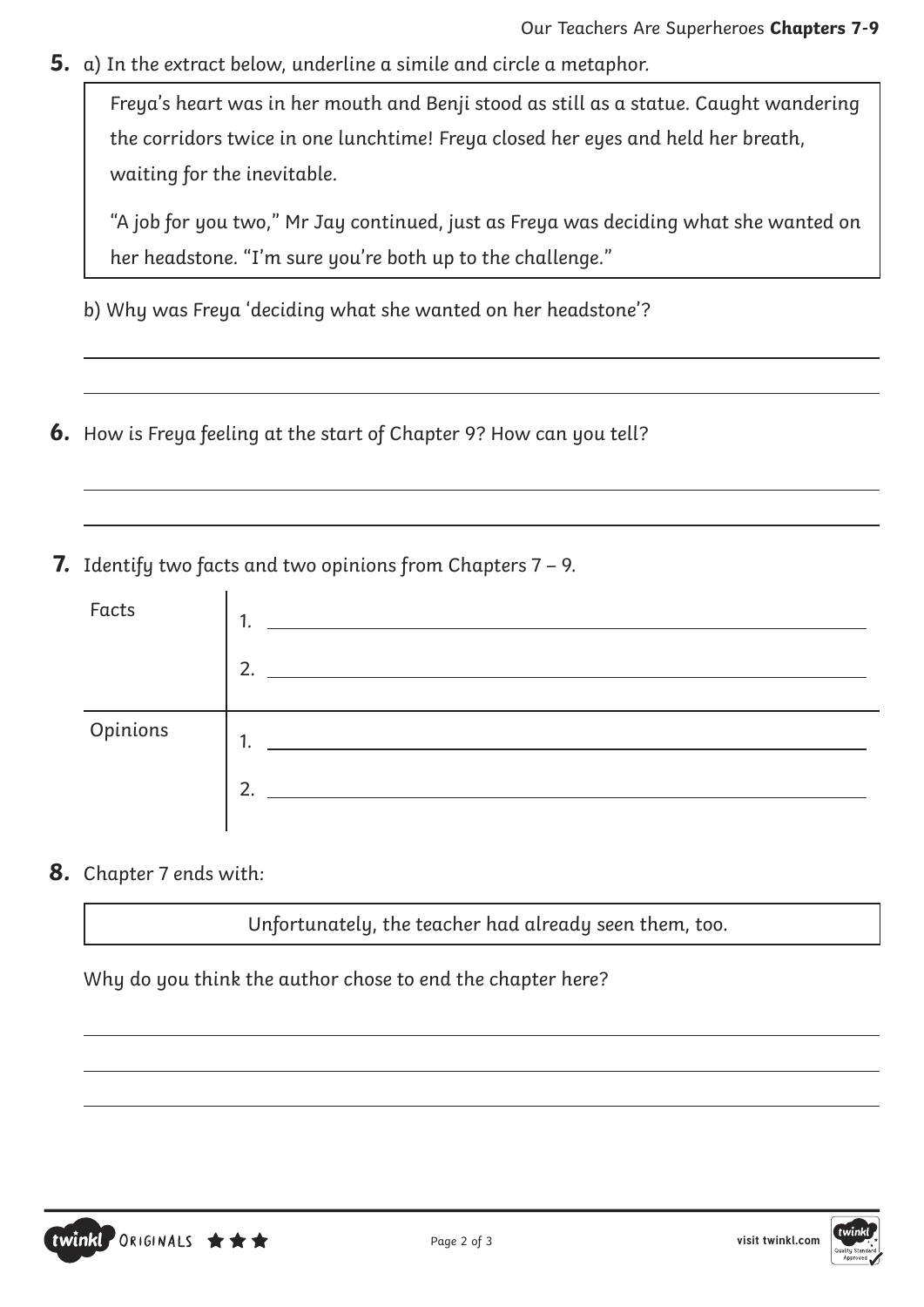**9.** Chapter 9 is titled 'Dilemma'. Using your own words and examples from the story, describe what dilemma the children face.

**10.** Do you have a prediction for how this story will end? Explain any clues from the text which make you think this.

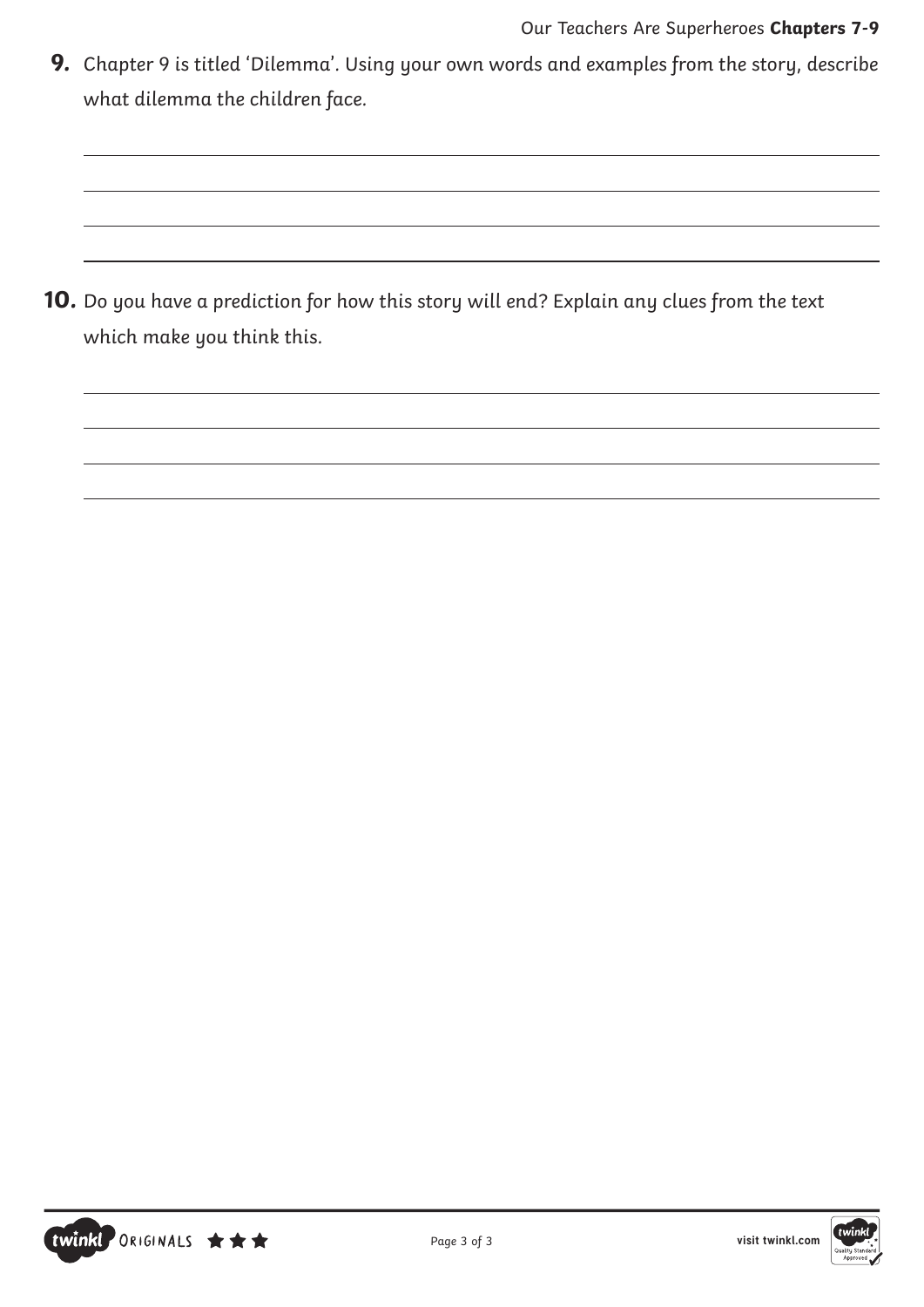## **Answers**

|    |                                                                                                                                                                                                                                                                                                                                                                                                                                              | I can                                                                                                                                                                                                                                                                                                                       |
|----|----------------------------------------------------------------------------------------------------------------------------------------------------------------------------------------------------------------------------------------------------------------------------------------------------------------------------------------------------------------------------------------------------------------------------------------------|-----------------------------------------------------------------------------------------------------------------------------------------------------------------------------------------------------------------------------------------------------------------------------------------------------------------------------|
|    | <b>1.</b> How did Benji feel about Freya saying they were register<br>monitors? How can you tell?<br>Suggested response: Benji was annoyed and confused. I<br>know this because it says he 'hissed' and he asked her why<br>she had done it.                                                                                                                                                                                                 | · draw inferences such<br>as inferring characters'<br>feelings, thoughts<br>and motives from<br>their actions, and<br>justify inferences with<br>evidence.                                                                                                                                                                  |
|    | <b>2.</b> Underline the fronted adverbial in this sentence.<br>Mouths agape, they collected their thoughts as the<br>council visitors paused in slight confusion.<br>What does this tell you about how the children were feeling?<br>'Mouths agape' tells the reader that the children were<br>shocked.                                                                                                                                      | • use and understand<br>the grammatical<br>terminology in English<br>Appendix 2 accurately<br>and appropriately<br>when discussing my<br>writing and reading.<br>· draw inferences such<br>as inferring characters'<br>feelings, thoughts<br>and motives from<br>their actions, and<br>justify inferences with<br>evidence. |
| 3. | The supply teacher had been kind and friendly, but<br>just wasn't quite the same type of super as<br>her usual teacher.<br>What is it called when super is written in this font?<br>Italics.<br>Why has the author chosen to present this word like this?<br>The author is creating a play on words with the adjective<br>'super', because it can mean 'great' but the use of it is ironic<br>in this story as it reminds us of 'superhero'. | • identify how language,<br>structure, and<br>presentation contribute<br>to meaning.<br>· discuss and evaluate<br>how authors use<br>language, including<br>figurative language,<br>considering the impact<br>on the reader.                                                                                                |

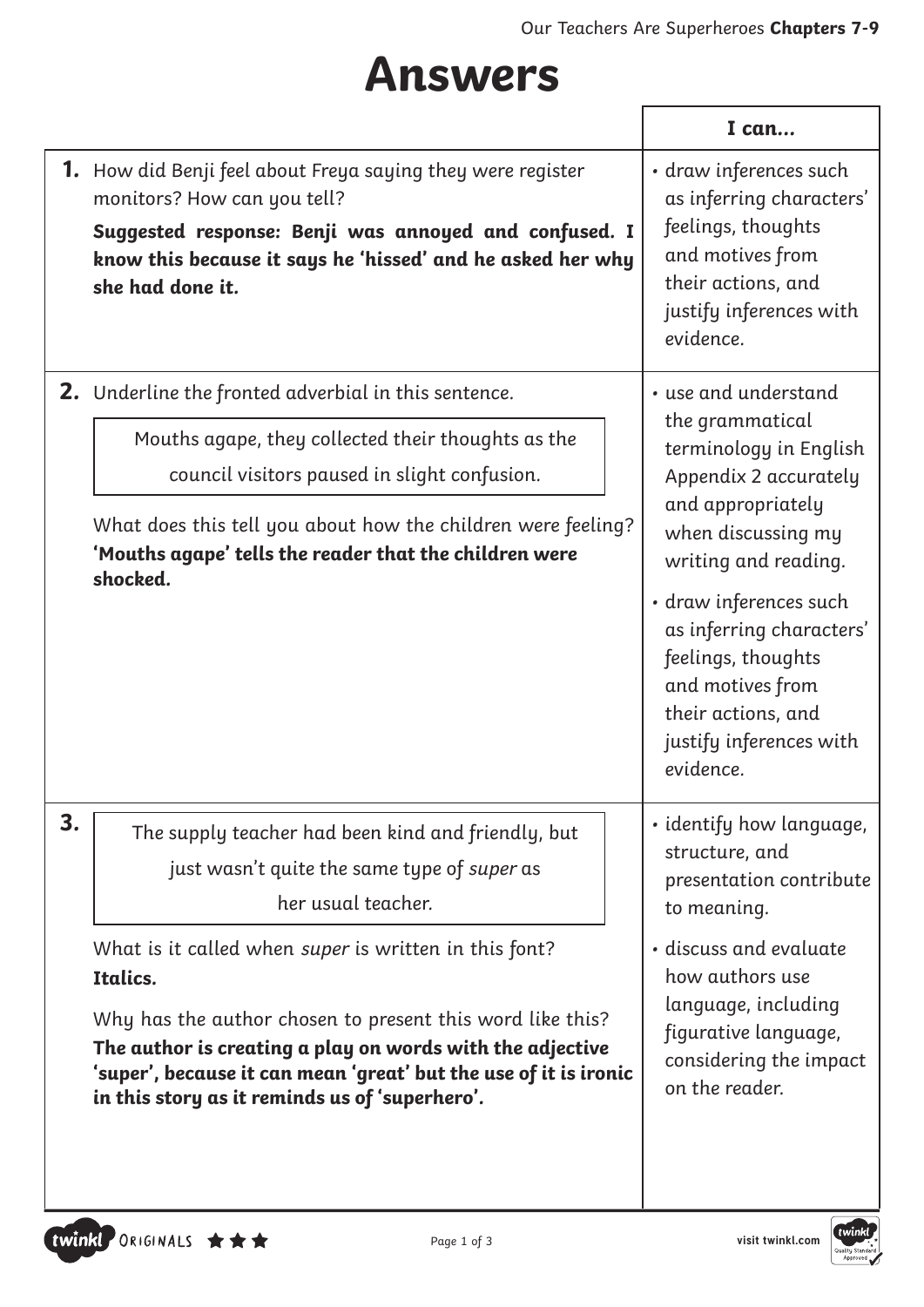|                                                                                                                                                                                                                                                                                                                                                                                                                                                                                                                                                                                                                                           | I can                                                                                                                                                                                                                                                                                                                                                                                                                                                               |
|-------------------------------------------------------------------------------------------------------------------------------------------------------------------------------------------------------------------------------------------------------------------------------------------------------------------------------------------------------------------------------------------------------------------------------------------------------------------------------------------------------------------------------------------------------------------------------------------------------------------------------------------|---------------------------------------------------------------------------------------------------------------------------------------------------------------------------------------------------------------------------------------------------------------------------------------------------------------------------------------------------------------------------------------------------------------------------------------------------------------------|
| <b>4.</b> Find a quotation from Chapter 7 which shows Freya<br>explaining herself to Benji.<br>"Sorry, it was just the first thing that came to mind".                                                                                                                                                                                                                                                                                                                                                                                                                                                                                    | • check that the<br>book makes sense<br>to me, discuss my<br>understanding and<br>exploring the meaning<br>of words in context.                                                                                                                                                                                                                                                                                                                                     |
| <b>5.</b> a) In the extract below, underline a simile and circle $\alpha$<br>metaphor.<br>Freya's heart was in her mouth and Benji stood as<br>still as a statue. Caught wandering the corridors<br>twice in one lunchtime! Freya closed her eyes and<br>held her breath, waiting for the inevitable.<br>"A job for you two," Mr Jay continued, just as Freya<br>was deciding what she wanted on her headstone.<br>"I'm sure you're both up to the challenge."<br>b) Why was Freya 'deciding what she wanted on her<br>headstone'?<br>She thinks that she is going to be in so much trouble that<br>her life will be over (exaggeration). | • use and understand<br>the grammatical<br>terminology in English<br>Appendix 2 accurately<br>and appropriately<br>when discussing my<br>writing and reading.<br>· discuss and evaluate<br>how authors use<br>language, including<br>figurative language,<br>considering the impact<br>on the reader.<br>· draw inferences such<br>as inferring characters'<br>feelings, thoughts<br>and motives from<br>their actions, and<br>justify inferences with<br>evidence. |
| <b>6.</b> How is Freya feeling at the start of Chapter 9?<br>How can you tell?<br>Suggested response: Freya is feeling short-tempered and<br>irritable. I know this because it says she 'snapped', 'insisted'<br>and 'retorted' during this chapter.                                                                                                                                                                                                                                                                                                                                                                                      | • discuss and evaluate<br>how authors use<br>language, including<br>figurative language,<br>considering the impact<br>on the reader.                                                                                                                                                                                                                                                                                                                                |
| 7. Identify two facts and two opinions from Chapters 7-9.<br>Answers may vary.                                                                                                                                                                                                                                                                                                                                                                                                                                                                                                                                                            | · distinguish between<br>statements of fact and<br>opinion.                                                                                                                                                                                                                                                                                                                                                                                                         |